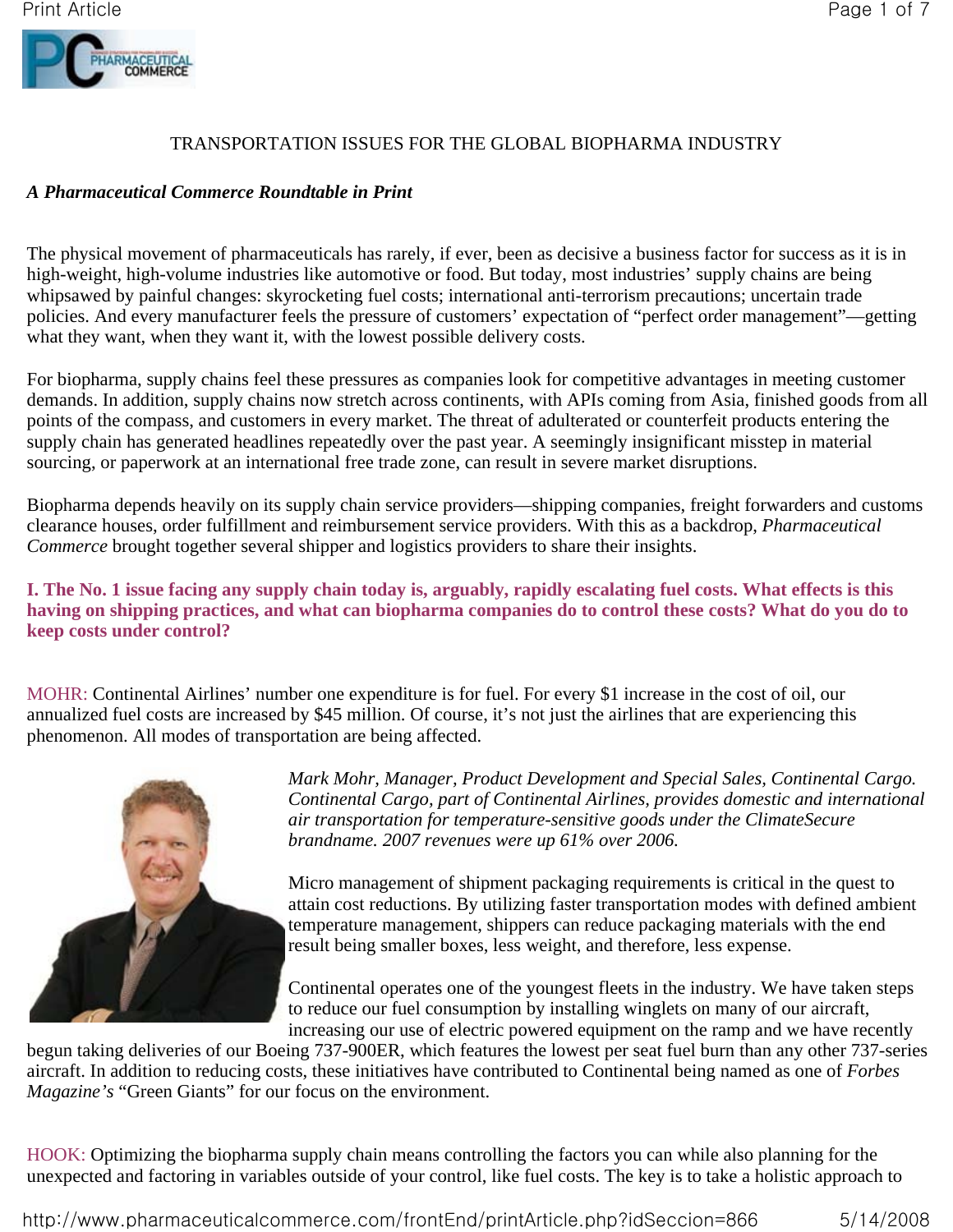the supply chain – a process which starts with having an accurate picture of a company's total distribution costs.



*Bill Hook, Vice President, Healthcare Logistics, UPS. UPS Healthcare Logistics provides a full range of 3PL services, including a dedicated network of warehouses globally. The parent UPS organization has a network of 350 licensed customs brokers in more than 60 countries, and is North America's largest customs broker.*

Supply chain value is driven by four factors, which must be balanced to create business advantage: operational costs and expenditures; service delivery/ revenue generation; fixed capital and working capital. A recent study of financial reports issued by corporations shows that companies who get this balance right are those that are adept in the following four areas:

- actively managing product preparation (packaging and pallet preparations)
- actively managing modal routing (multi-modal transportation strategies to contain inventory, prevent markdowns, write-offs and product obsolescence)
- actively managing suppliers (supplier management solutions that include all global vendors and partners)
- $\bullet$  actively managing information (visibility across the supply chain)

The key word is "active," and it's crucial that biopharma companies have a supply chain strategy and plan in place that enables them to actively manage these areas.

KUSSOW: I think that companies can benefit by changing the traditional decision making process for choosing their mode of transportation. Biopharma customers really need to look at their overall costs to ship, especially in the temperature-controlled arena. This includes packaging, the risks and costs of product loss, costs associated with recovering from temperature excursions during transit, and the transportation itself. The transportation solution with the best value is one that incorporates all of these factors, not necessarily the one with the lowest per-mile rate.



*Karl Kussow, Manager of Quality and Validation, FedEx Custom Critical, a unit of FedEx Corp. FedEx Custom Critical has a dedicated air and ground fleet, including straight trucks and tractor-trailers handling deliveries throughout the U.S. and Canada. The company also provides quality management and validation support.*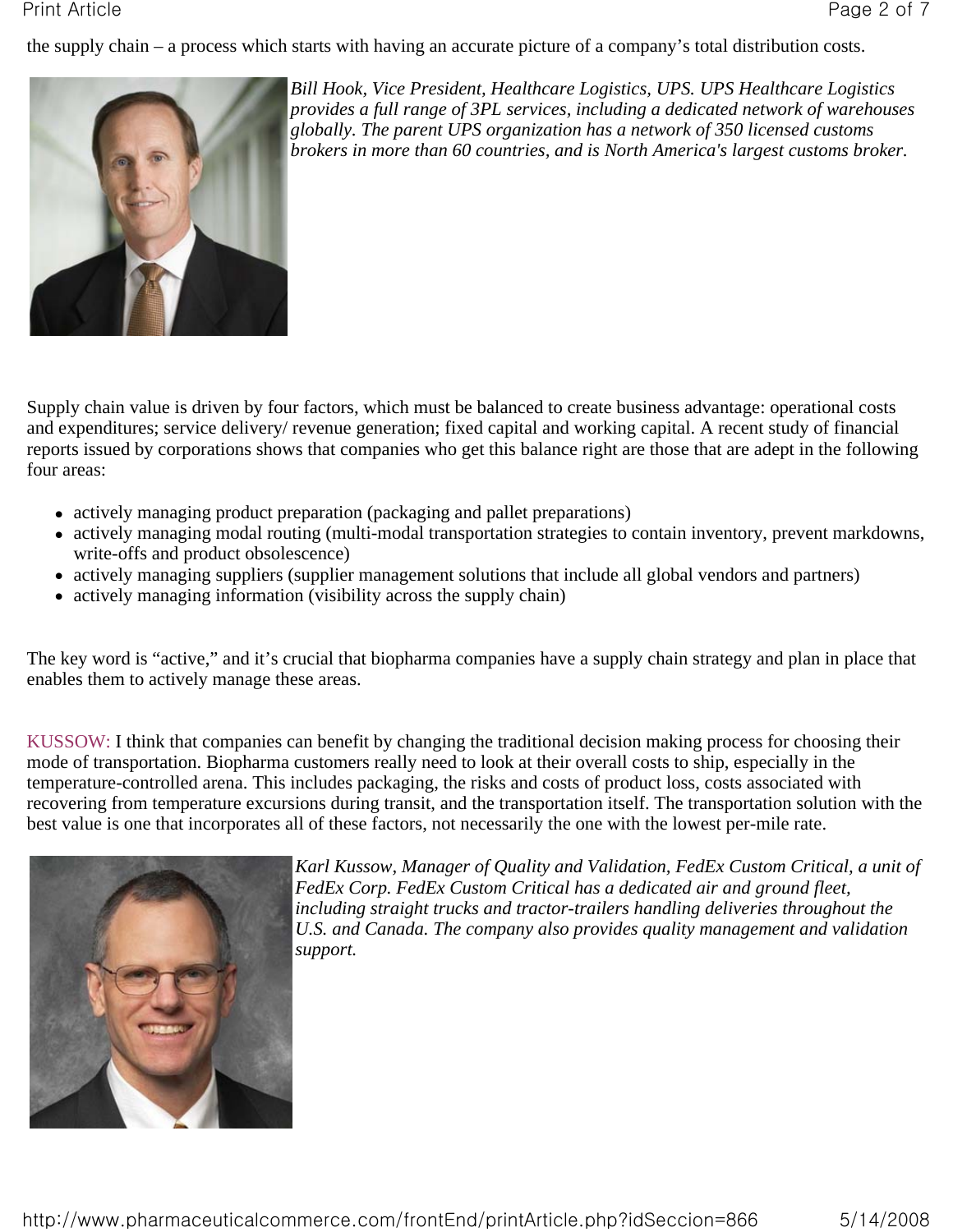**II. Supply chain security is growing in complexity and regulatory difficulty. Let's look at cross-border security first. Can you comment on how requirements such as C-TPAT and Europe's Authorized Economic Operator (AEO) have or will impact the services you provide to biopharma? How do you attempt to gain competitive advantage based on how well your organization deals with these security issues?**

BANG: Finding the exact healthy balance between compliance and effectiveness is the competitive advantage. We have partnered with the biopharma industry to give the transportation side of supply chain more flexibility and visibility. At the end of the day, the fundamental antidotes to supply chain breaches are flexibility (or contingency), visibility and control. Lack of those in any part of the supply chain is the weak link vulnerable to many threats and risks.



*David Bang, CEO LifeConEx. LifeConEx is a joint venture of two of the largest logistics providers, DHL and Lufthansa Cargo. It is a leading provider specific to healthcare, offering end-to-end temperature-controlled transportation solutions by integrating, managing and measuring all supply chain partners.*

KUSSOW: FedEx Custom Critical is a C-TPAT member carrier. Our historical emphasis on the importance of security in shipping led us to be a participant in this program. I feel these security practices are necessary steps to secure the supply chain. In the case of C-TPAT, being a member carrier often reduces the time it takes to import product into the U.S. We'll continue to work with government agencies to be on the front end of these programs. We really view them as opportunities to assist our customers and keep their shipments secure.

MOHR: Continental Airlines Cargo is a C-TPAT certified carrier. While having the obvious benefit of doing our part to support global anti-terrorism efforts, a secondary benefit is that we are paying even more attention to all shipments passing through our system. This is especially true for sensitive commodities such as Pharmaceuticals.

HOOK: UPS has been a C-TPAT participant since 2002, and UPS Freight is designated by both the U.S. and Canadian governments as an approved, Customs-compliant Free and Secure Trade carrier and a Customs-bonded carrier.

To address security concerns while ensuring that products often worth millions of dollars per pallet shipment are not delayed at the borders, it is crucial that biopharma companies have the right cross-border transportation solution. Lost time at borders could mean reduced speed to market of critical drugs, spoilage of temperature-sensitive biopharma products and unmet customer needs.

UPS has the relationships, infrastructure, global network and expertise to help biopharma companies address security through solutions that ensure: minimal product hand-offs; 24/7 visibility of shipments; expedited customs clearance and leading track-and-trace and proactive notification monitoring systems.

**III. Now let's look more specifically at biopharma supply chain security. Does your company have policies in place for meeting pedigree and serialization rules for packages flowing through your systems? If you are providing security consulting or advisory services to biopharma, what is your advice for how your biopharma customers should be addressing these issues?**

GAHAN: BAX/DB Schenker has a dedicated team of security experts that are active members of ASIS and TAPA, and have been recognized as developing "Best Practices" corporate security programs. Some of the methods of a BAX/ DB

http://www.pharmaceuticalcommerce.com/frontEnd/printArticle.php?idSeccion=866 5/14/2008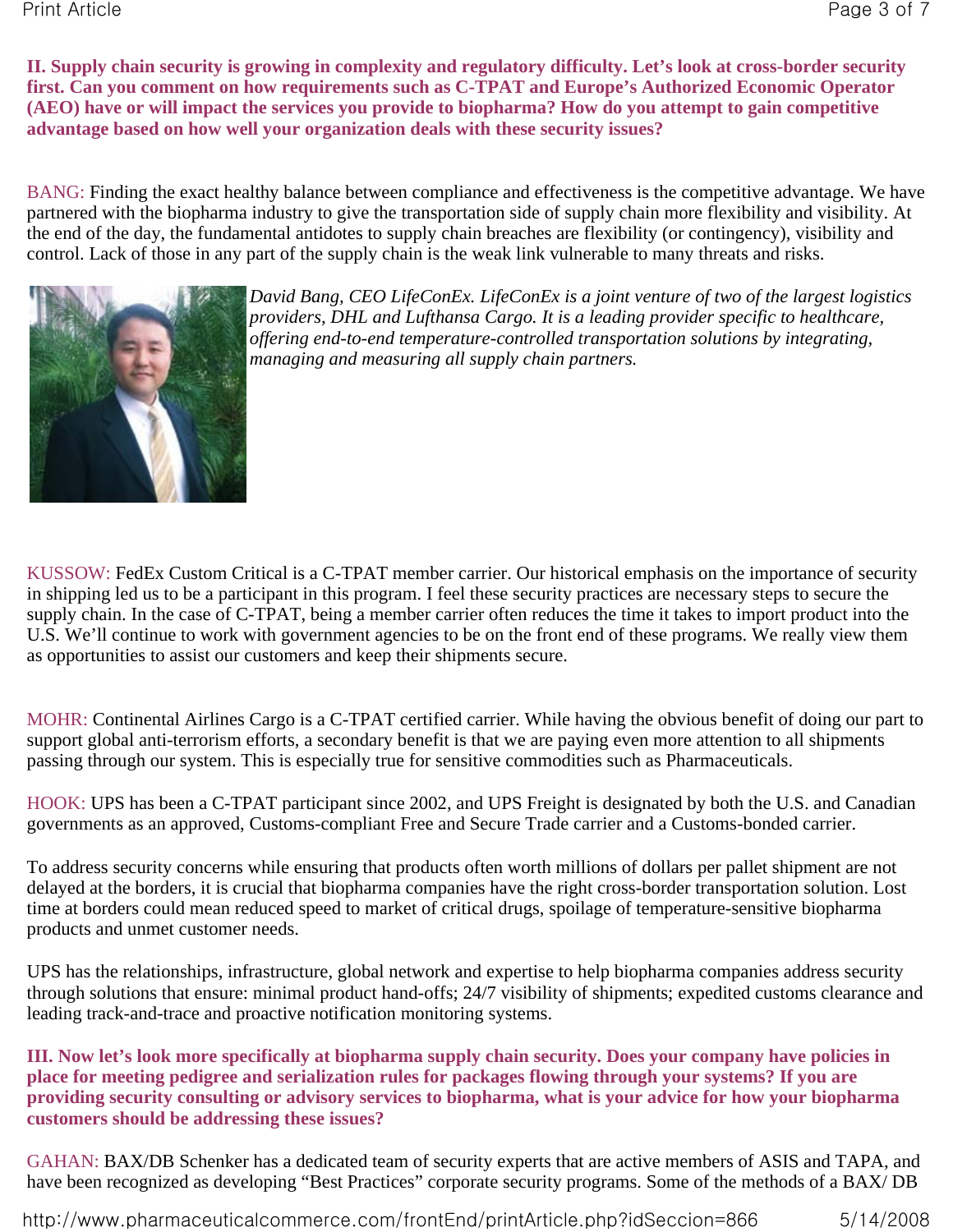Schenker program include, audits of carriers within the supply chain, photo capture of customers goods upon departure, in-transit and at-destination, and vehicle escorts. In the U.S. market, we offer a constant surveillance service (CSS) a product developed by BAX and utilized to monitor a shipment every step of the way by qualified professionals with full compliance accountability, and tracking.



*Bob Gahan, leader, Global Healthcare/Life Sciences vertical, BAX Global/DB Schenker. Healthcare/Life Sciences is the fastest-growing part of the Air & Ocean unit of this international shipper and logistics provider.*

HOOK: UPS is currently receiving and sending e-pedigrees for clients in several of our U.S. distribution centers. Though California legislation has been delayed for implementation, the UPS e-pedigree solution will support serialization with modifications to the warehouse management system.

KUSSOW: We strive to have complete, uninterrupted custodial control of a customer's product from pickup to delivery. On the ground we accomplish this by offering exclusive use of our vehicle, so only one customer's shipment is on the truck with constant temperature and location monitoring. In the air, by using the FedEx Express air network we are able to monitor and control our shipments as well. This is where operating under an integrator model with your own company assets is key. In either case we provide the customer with a documented audit trail to facilitate the customer's regulatory compliance.

BANG: Emergence of new markets as well as new or consolidated production and packaging sites surely add to the complexity of the supply chain due to regulations and infrastructures with highest security concerns ever. Globalization is one of the most influential factors to the very reason why there is such emphasis on supply chain excellence in many mainstream talks of top executives from pharmaceutical and biotech companies. Your strategic logistics partner(s) should have the bandwidth and flexibility to overcome these by continuous infrastructure investment and alliances where needed (i.e. India, China, etc.), proven security and regulatory leadership, and process driven end-to-end controlled logistics services.

# **IV. For pedigree as well as for overall supply chain performance, IT platforms and services are a key investment. How do you provide supply chain visibility to your customers? What should they be looking for in state-of-the-art supply chain IT systems?**

BANG: We have a unique process management and quality compliance IT platform called LifeTrack that gives the biopharma customers far more comprehensive visibility data with condition and quality assurance of sensitive goods in transit. Complying with 21 CFR Part 11, LifeTrack allows our customers to securely access sensitive data and have real time assurance of temperature integrity of their products while easily preparing them to be regulatory audit-ready.

KUSSOW: At FedEx Custom Critical we monitor our shipments real-time, including temperature and location, throughoutthe transportation chain. Our customers can also monitor this information while the shipment is moving on our secure Web site. Once a shipment is complete the customer can receive audit-trail documentation for their compliance efforts. In addition to electronic visibility, FedEx Custom Critical has dedicated operations personnel monitoring each shipment. They contact customers proactively to keep them informed of activities involving their shipments from pickup to delivery. The combination of our strong IT systems and our dedicated 24/7 customer service team gives our customers end-to-end visibility of the details of their shipment.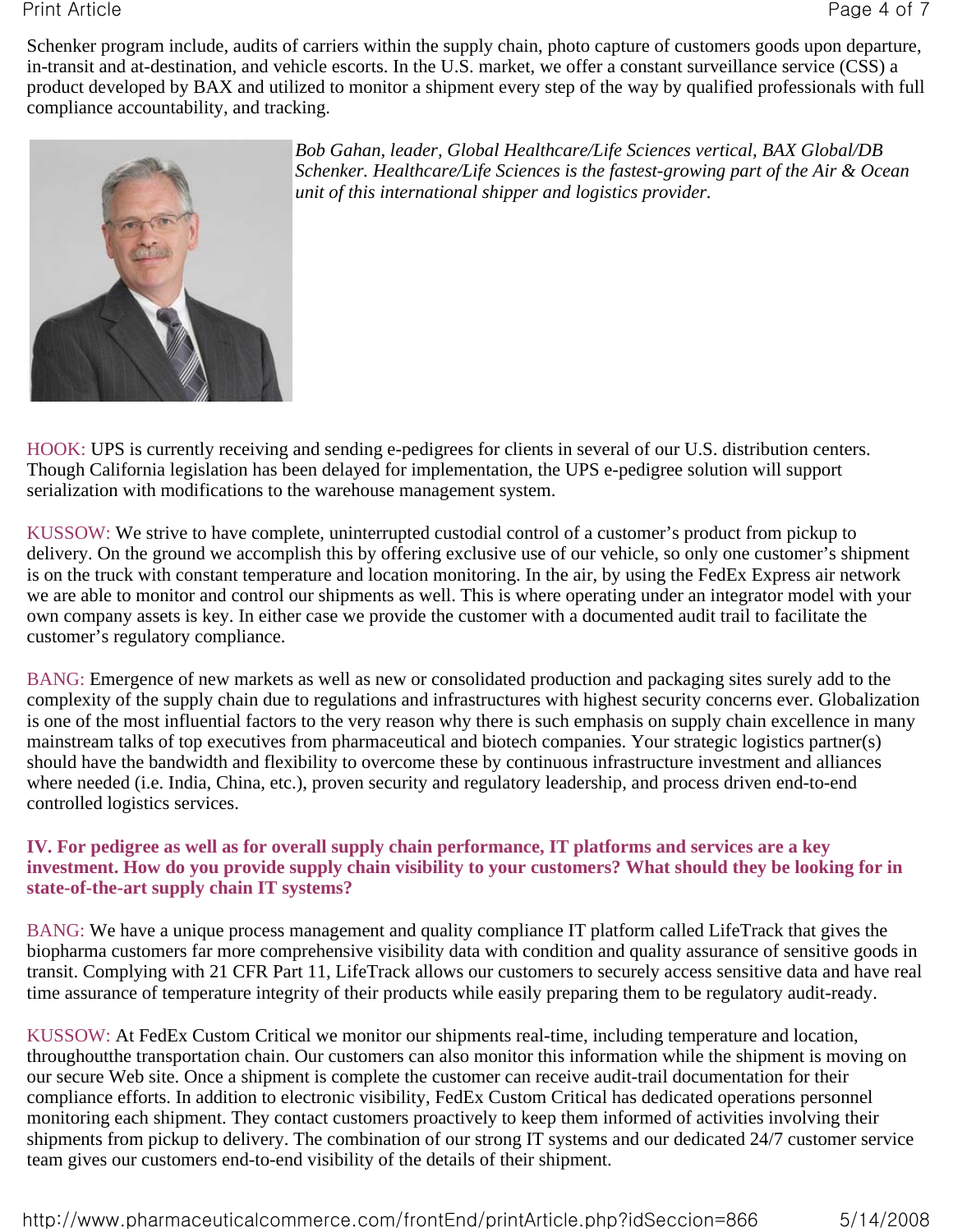HOOK: Visibility across the biopharma supply chain is critical, especially when you are dealing with high-value products that are temperature-sensitive and have limited in-transit duration. One of the biggest trends we're seeing is the demand for proactive notification of shipment status and corresponding services that allow companies to manage exceptions, such as the ability to intercept packages and refrigerate or re-ice temperature-sensitive shipments.

UPS has a 24/7 proactive monitoring service called UPS Proactive Response, which is especially designed for monitoring these types of high-value and patient-critical products. We have several other visibility solutions such as UPS Flex Global View, which allows companies to track the status of their shipments at any time.

My advice to biopharma companies is to ensure that you have a technology/visibility solution that allows you to:

- Know where your products are at all times;
- Gain real-time information on inventory levels and compliant storage of products;
- Get proactive notifications when products are delayed in the supply chain;
- Maintain documentation for compliance record-keeping; and
- Make critical product decisions in real time.

MOHR: Continental Cargo provides track and trace information for all shipments moving in our system. In addition, all temperature-controlled ULDs are monitored and internal temperatures are logged on an accompanying log sheet and in our track and trace system in accordance with our SOPs.

**V. The most dynamic aspect of biopharma transport is temperature-controlled shipping (TCS). How has your organization addressed TCS? What is your advice to your biopharma customers in dealing with the tradeoffs between packaging technologies, business practices, and shipping time and cost? What defines "best of breed" TCS providers?**

KUSSOW: The best temperature-control shipping providers work to understand the needs of their customers. They should be looking to provide solutions that offer the best value for customers by considering not only transportation mode, but also the quality, compliance and security needs that are unique to the biopharma industry. Quality carriers work with their customers to consider all the costs involved with transportation. This includes everything from packaging, development and testing, to the costs associated with recovering from temperature excursions or even product losses, in addition to the cost of the transportation itself. It's really bottom-line thinking. If a carrier provides a lower-cost solution for a customer, but the customer loses product, the ultimate cost ends up being much greater than simply the shipping costs.

GAHAN: We provide specialized logistics solutions, including planning and communications between our customers' packaging engineers, packaging companies, cold chain monitoring and measurement companies, specialized temperature controlled surface transportation providers, airline partners—all geared to producing a robust, sustainable and secure cold chain from point of origin to our clients' final destination.

BANG: What's needed and can be available now is a true end-to-end temperature controlled transportation process management incorporating these available technologies in practical terms. In next 2-5 years, I believe certain insulation passive and active packages will be somewhat standardized while more near-real-time condition data (temperature, humidity, shock, orientation, etc.) will be available for intercontinental transportations as well.

For life science organizations, it is imperative that they focus on obtaining the proper process, intervention management, documented milestones, continuous amendments to procedure and overall documentation in order to move products and materials as efficiently as possible. Many government regulators and health ministries want to see the process for temperature-sensitive healthcare products ahead of actual transport.

Ultimately, as companies scale back on costs, having a company dedicated to virtually integrating the process of all points of contact, allows companies to pool internal resources and rely on the "experts" to process map, process manage, and intervene for the overall safety, security, and quality of the shipment.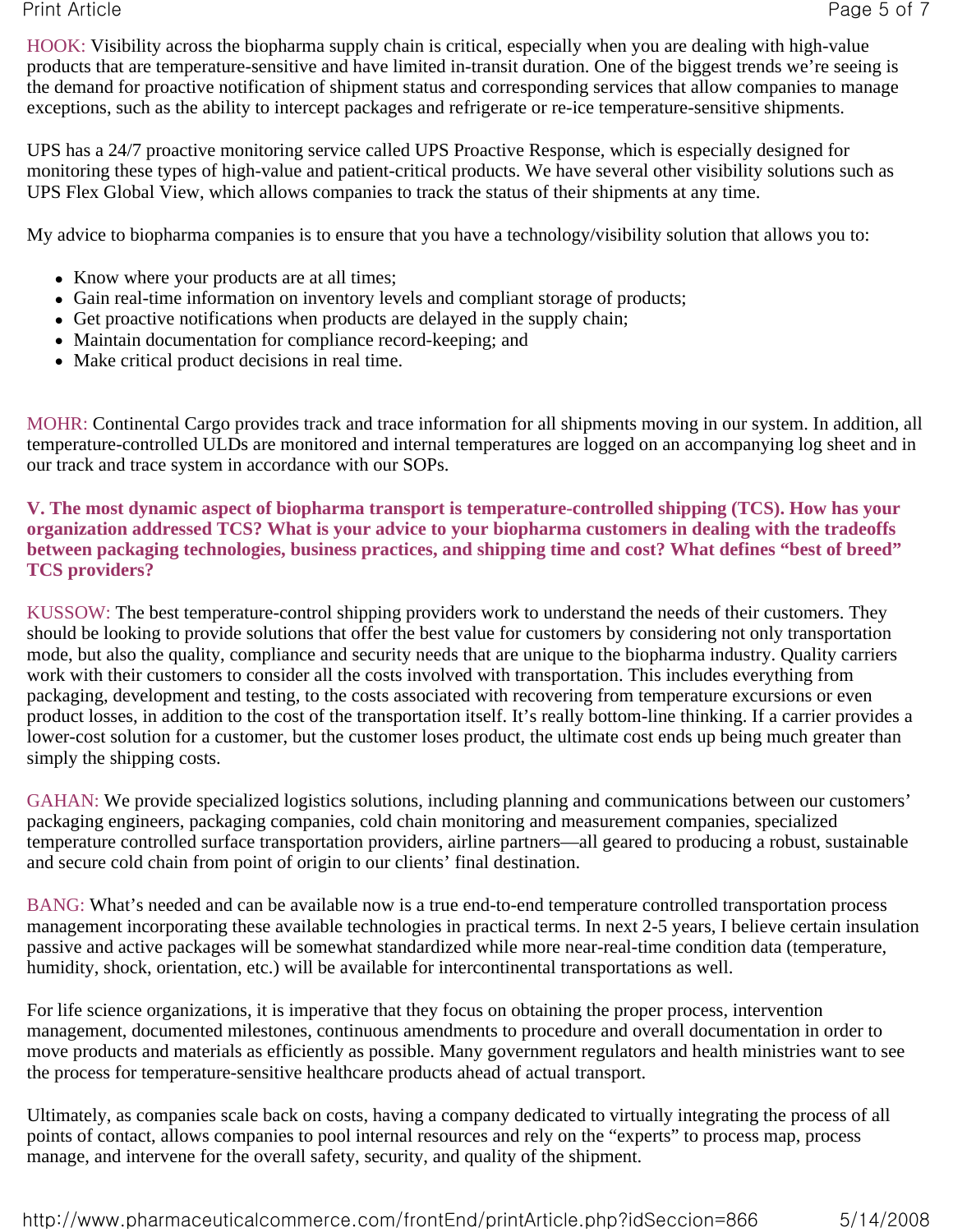MOHR: Continental Airlines Cargo is the only U.S. airline currently offering structured TCS programs via our ClimateSecure product offerings. For bulk shipments moving on narrow body aircraft and not traveling in temperaturecontrolled ULDs, we are developing new handling equipment designed to manage ramp and warehouse temperatures to 15-25 C regardless of ambient conditions. This innovative equipment and the corresponding new product offering will assist customers in reducing packaging materials required in their current shipping processes.

Best of breed means having a business partner and not just a vendor. Collaborative relationships are a must. All of your partners must be adept at working together in creating out-of the-box solutions to address specific needs. You have to have partners that are nimble, flexible and creative so that solutions become commonplace and not the exception.

HOOK: Managing temperature-sensitive products in the biopharma industry must include a comprehensive supply chain strategy that addresses not only shipping, but storage, distribution, visibility solutions and contingency planning. To help customers manage the entire supply chain process for temperature-sensitive products, UPS has addressed temperature-controlled shipping through a broad range of solutions. These include: PDMA- and cGMP-compliant facilities; shipment refrigeration intervention services; a UPS Packaging Lab that offers temperature and humidity chambers for testing; a Temperature-Sensitive Shipment Monitoring Desk dedicated to monitoring over 21 milestones; the ability to move both passive and active airline containers depending upon customer preferences and product requirements; and transportation contingency plans ranging from alternate modes of transportation to temporary cold storage that are combined with an escalation plan to provide 'no excuses service'.

# **VI. Looking generally across the range of your biopharma customers, what are the most common or most impactful problems that they have? What do you wish they could do better, or what systems or business practices do they have that are most in need of improvement?**

HOOK: Among the top issues we are hearing from our biopharma customers today are: the need for greater temperature mapping for temperature-sensitive products; the need for greater insights into how to best manage inventory and exceptions; the need for greater visibility into their supply chains; and concerns over the lack of consumption data for their high-value products.

We also see very specific needs based on our individual customers. For example, UPS is working with a company on the vaccine side of the business. For this company, managing inventory around flu season and having a flexible enough supply chain to ramp up inventory between July and October and then ramp back down after flu season to focus on R&D is critical.

Overall across the industry, two areas stand out as most in need of improvement in the biopharma supply chain. These are:

*Planning:* This is the critical step in ensuring that companies have a holistic view of the supply chain and a supply chain solution that meets their specific business needs. Supply chain planning must include MRP planning, solutions for how to manage exceptions and inventory, temperature mapping, visibility solutions and all other critical components of the biopharma supply chain.

*Tracking:* This goes back to the need for greater visibility across the supply chain. Not only do companies need to know where their products are at all times in order to make decisions about products and notify customers of changes, but they also need better tracking for regulatory purposes. For example, if companies get audited, they need access to shipping records, time-in-transit information, etc.

BANG: Many of our customers struggle with the complexity and security requirements of both their product origins and destinations. Following close behind are documentation requirements for filings for government agencies. Other issues include outside weather conditions that do apply not just to ensuring products stay cool, but ensuring products do not freeze in the winter months.

Every organization has its own set of strategies to expand its market share while increasing shareholder values. However, in my opinion, one of those strategies should definitely include the quality and security of your supply chain, because its benefits can directly impact your abilities to move your goods faster and safer to the markets, to retain

http://www.pharmaceuticalcommerce.com/frontEnd/printArticle.php?idSeccion=866 5/14/2008